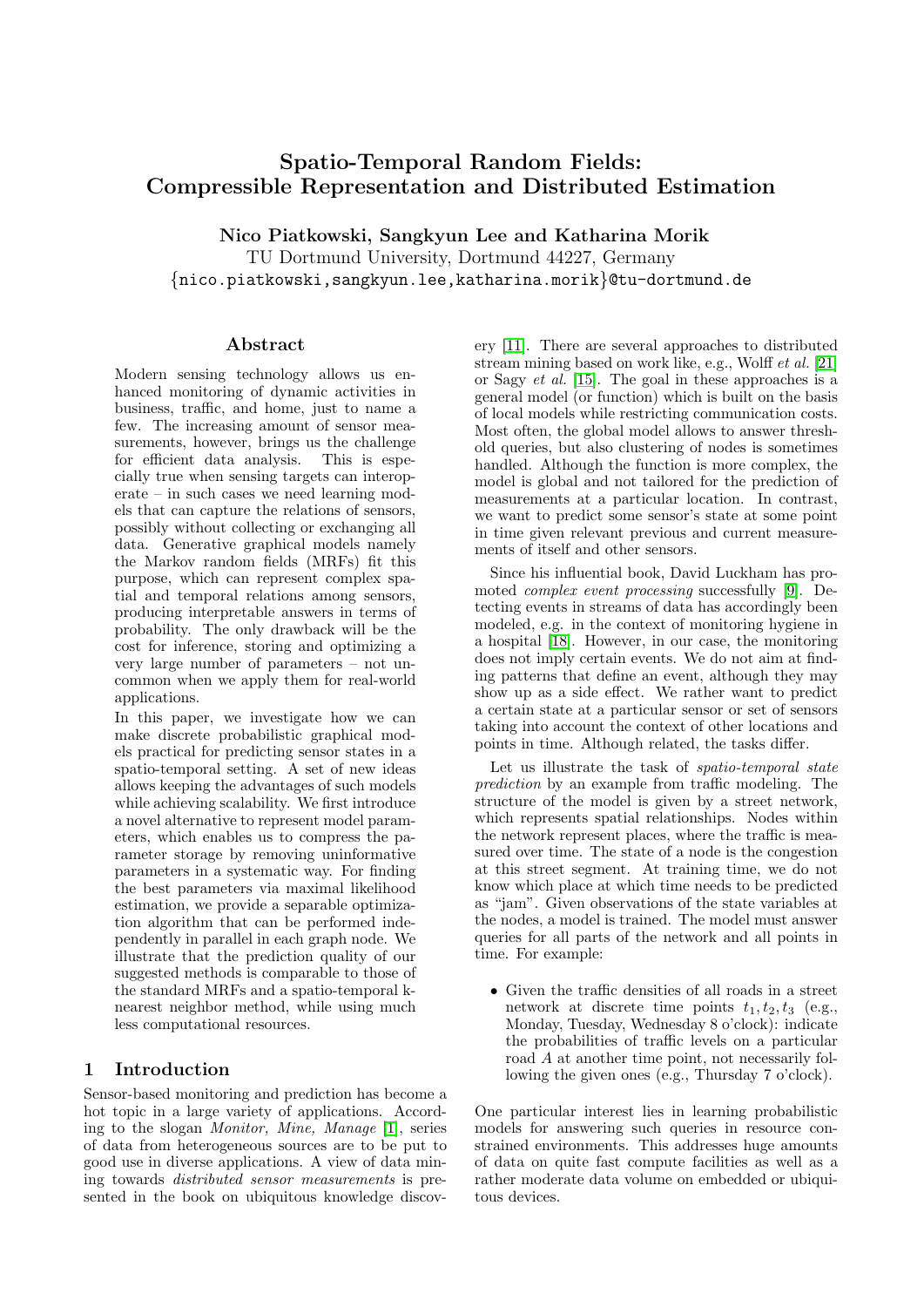#### 1.1 Previous Work

In this section, an overview of previous contributions to spatio-temporal modeling is given. The task of traffic forecasting is often solved by simulations [\[10\]](#page-3-6). This presupposes a model instead of learning it. In the course of urban traffic control, events are merely propagated that are already observed, e.g., a jam at a particular highway section results in a jam at another highway section, or the prediction is based on a physical rule that predicts a traffic jam based on a particular congestion pattern [\[3\]](#page-3-7). Many approaches apply statistical time series methods like auto-regression and moving average [\[20\]](#page-3-8). They do not take into account spatial relations but restrict themselves to the prediction of the state at one location given a series of observations at this particular location. An early approach is presented by Whittaker et al. [\[19\]](#page-3-9), using a street network topology that represents spatial relations. The training is done using simply Kalman filters, which is not as expressive as is necessary for queries like the ones above. A statistical relational learning approach to traffic forecasting uses explicit rules for modeling spatio-temporal dependencies like *congestion*(+s<sub>1</sub>, h)  $\land$  next(s<sub>1</sub>, s<sub>2</sub>)  $\Rightarrow$ congestion(+ $s_2$ , h + 1) [\[8\]](#page-3-10). Training is done by a Markov Logic Network delivering conditional probabilities of congestion classes. The discriminative model is restricted to binary classification tasks and the spatial dependencies need to be given by hand-tailored rules. Moreover, the model is not sparse and training is not scaleable. Even for a small number of sensors, training takes hours of computation. When the estimation of models for spatio-temporal data on ubiquitous devices is considered, e.g. learning to predict smartphone usage patterns based on time and visited places, minutes are the order of magnitude in demand. Hence, also this advanced approach does not yet meet the demands of the spatio-temporal prediction task in resource constrained environments.

Some geographically weighted regression or nonparametric k-Nearest Neighbour (kNN) methods model a task similar to spatio-temporal state prediction [\[23,](#page-3-11) [12\]](#page-3-12). The regression expresses the temporal dynamics and the weights express spatial distances. Another way to introduce the spatial relations into the regression is to encode the spatial network into a kernel function [\[7\]](#page-3-13). The  $kNN$  method by Lam *et al.* [\[6\]](#page-3-14) models correlations in spatio-temporal data not only by their spatial but also by their temporal distance. As stated for spatio-temporal state prediction task, the particular place and time in question need not be known in advance, because the lazy learner kNN determines the prediction at question-time. However, also this approach does not deliver probabilities along with the predictions. For some applications, for instance, traffic prognoses for car drivers, a probabilistic assertion is not necessary. However, in applications of disaster management, the additional information of likelihood is wanted.

As is easily seen, generative models fit the task of spatio-temporal state prediction. For notational convenience, let us assume just one variable  $x$ . The generative model  $p(x, y)$  allows to derive  $p(y|x) =$  $p(x, y)/p(x)$  as well as  $p(x|y) = p(x, y)/p(y)$ . In contrast, the *discriminative model*  $p(y|x)$  must be trained specifically for each  $y$ . In our example, for each place, a distinct model would need to be trained. Hence, a huge set of discriminative models would be necessary to express one generative model. A discussion of discriminative versus generative models can be found in a study by Ng and Jordan [\[13\]](#page-3-15). Here, we refer to the capability of interpolation (e.g., between points in time) of generative models and their informativeness in delivering probability estimates instead of mere binary decisions.

Spatial relations are naturally expressed by graphical models. For instance, discriminative graphical models – as are Conditional Random Fields (CRFs) – have been used for object recognition over time [\[2\]](#page-3-16), but also generative graphical models such as Markov Random Fields (MRFs) have been applied to video or image data [\[22,](#page-3-17) [4\]](#page-3-18). The number of training instances does not influence the model complexity of MRFs. However, the number of parameters can exceed millions easily. In particular when using MRFs for spatio-temporal state prediction, the many spatial and temporal relations soon lead to inefficiency.

#### 1.2 Graphical Models

The formalism of probabilistic graphical models provides a unifying framework for capturing complex dependencies among random variables, and building large-scale multivariate statistical models [\[17\]](#page-3-19). Let  $G = (V, E)$  be an undirected graph with the set of vertices V and the set of edges  $E \subset V \times V$ . For each node (or vertex)  $v \in V$ , let  $X_v$  be a random variable, taking values  $x_v$  in some space  $\mathcal{X}_v$ . The concatenation of all  $n = |V|$  variables yields a multivariate random variable X with state space  $\mathcal{X} = \mathcal{X}_1 \times \mathcal{X}_2 \times \cdots \times \mathcal{X}_n$ . Training delivers a full probability distribution over the random variable X. Let  $\phi$  be an indicator function or sufficient statistic that indicates if a configuration x obeys a certain event  $\{X_\alpha = x_\alpha\}$  with  $\alpha \subseteq V$ . We use the short hand notation  $\{x_{\alpha}\}\)$  to denote the event  ${X_\alpha = x_\alpha}$ . The functions of x defined in the following can be also considered as functions of  $X$  – we replace  $x$  by  $X$  when it makes their meaning clearer. Restricting  $\alpha$  to vertices and edges, one gets

<span id="page-1-0"></span>
$$
\phi_{\{v=x\}}(\boldsymbol{x}) = \begin{cases} 1 & \text{if } \boldsymbol{x}_v = x \\ 0 & \text{otherwise,} \end{cases}
$$

$$
\phi_{\{(v,w)=(x,y)\}}(\boldsymbol{x}) = \begin{cases} 1 & \text{if } (\boldsymbol{x}_v, \boldsymbol{x}_w) = (x,y) \\ 0 & \text{otherwise} \end{cases}
$$

with  $x \in \mathcal{X}, x_v \in \mathcal{X}_v$  and  $y \in \mathcal{X}_w$ . Let us now define vectors for collections of those indicator functions:

$$
\phi_v(\boldsymbol{x}) := \left[\phi_{\{v=x\}}(\boldsymbol{x})\right]_{x \in \mathcal{X}_v},
$$
\n
$$
\phi_{(v,w)}(\boldsymbol{x}) := \left[\phi_{\{(v,w)=(x,y)\}}(\boldsymbol{x})\right]_{(x,y)\in \mathcal{X}_v \times \mathcal{X}_w},
$$
\n
$$
\phi(\boldsymbol{x}) := \left[\phi_v(\boldsymbol{x}), \phi_e(\boldsymbol{x}) : \forall v \in V, \forall e \in E\right].
$$
\n
$$
(1)
$$

The vectors are constructed for fixed but arbitrary orderings of V, E and X. The dimension of  $\phi(x)$  is thus  $d = \sum_{v \in V} |\mathcal{X}_v| + \sum_{(v,u) \in E} |\mathcal{X}_v| \times |\mathcal{X}_u|$ . Now, consider a data set  $\mathcal{D} = \{x^1, x^2, \ldots, x^N\}$  with instances  $x^i$ . Each  $x^i$  consists of an assignment to every node in the graph. It defines a full joint state of the random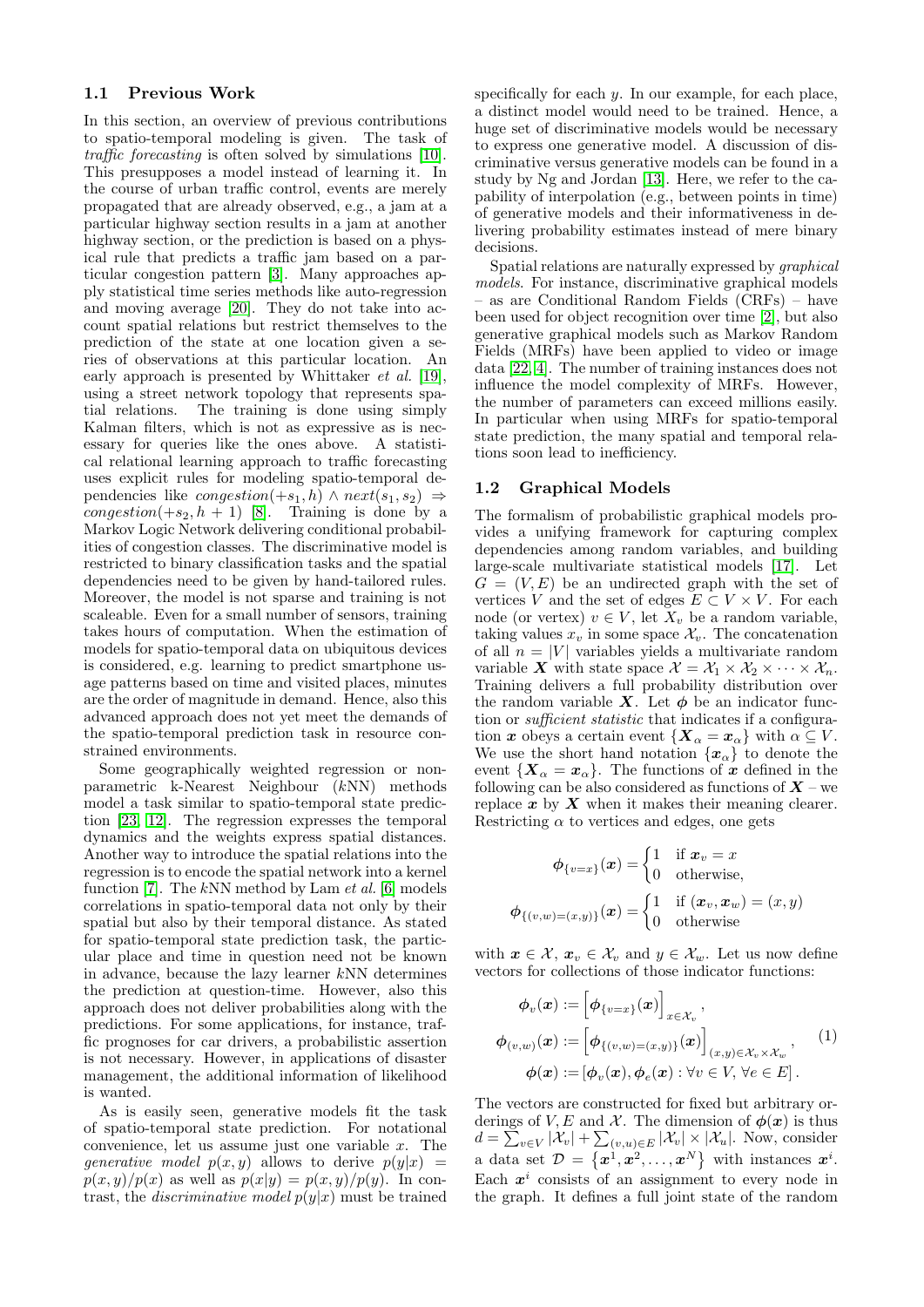variable  $X$ . The quantities

$$
\hat{\boldsymbol{\mu}}_{\{v=x\}} = \frac{1}{N} \sum_{i=1}^{N} \boldsymbol{\phi}_{\{v=x\}}(\boldsymbol{x}^{i}),
$$
\n
$$
\hat{\boldsymbol{\mu}}_{\{(v,w)=(x,y)\}} = \frac{1}{N} \sum_{i=1}^{N} \boldsymbol{\phi}_{\{(v,w)=(x,y)\}}(\boldsymbol{x}^{i})
$$

are known as empirical moments and they reflect the empirical frequency estimates of the corresponding events. We say that a given probability mass function p with base measure  $\nu$  and expectations  $\mathbb{E}_p \left[ \phi_{\{\bm{x}_\alpha\}}(\bm{x}) \right]$ is *locally consistent* with data  $D$  if and only if p satisfies the moment matching condition

$$
\mathbb{E}_p\left[\boldsymbol{\phi}_{\{\boldsymbol{x}_{\alpha}\}}(\boldsymbol{x})\right] = \hat{\boldsymbol{\mu}}_{\{\boldsymbol{x}_{\alpha}\}}, \forall \alpha \in V \cup E,
$$

i.e. the density  $p$  is consistent with the data w.r.t. the empirical moments. This problem is underdetermined, in that there are many densities  $p$  that are consistent with the data, so that we need a principle for choosing among them. The principle of maximum entropy is to choose, from among the densities consistent with the data, the densities  $p^*$  whose *Shannon entropy*  $\mathcal{H}(p)$  is maximal. It can be shown that the optimal solution  $p^*$  takes the form of an exponential family of densities

$$
p_{\boldsymbol{\theta}}(\boldsymbol{X}=\boldsymbol{x})=\exp[\langle\boldsymbol{\theta},\boldsymbol{\phi}(\boldsymbol{x})\rangle-A(\boldsymbol{\theta})],
$$

parametrized by a vector  $\boldsymbol{\theta} \in \mathbb{R}^d$ . Note that the parameter vector  $\theta$  and the sufficient statistics vector  $\phi(x)$  have the same length d. The term  $A(\theta)$  is called the log partition function,

$$
A(\boldsymbol{\theta}):=\log \int_{\mathcal{X}} \exp [\langle \boldsymbol{\theta}, \boldsymbol{\phi}(\boldsymbol{x}) \rangle] \nu(d\boldsymbol{x}),
$$

which is defined with respect to a reference measure  $d\nu$  such that  $P[X \in S] = \int_S p_{\theta}(x) \nu(dx)$  for any measurable set S. Expanding  $\phi(x)$  by means of [\(1\)](#page-1-0) reveals the usual density of pairwise undirected graphical models, also known as pairwise Markov random field

$$
p_{\boldsymbol{\theta}}(\boldsymbol{X}=\boldsymbol{x}) = \frac{1}{\Psi(\boldsymbol{\theta})} \prod_{v \in V} \psi_v(\boldsymbol{x}) \prod_{(v,w) \in E} \psi_{(v,w)}(\boldsymbol{x}).
$$

Here,  $\Psi = \exp A$  is the cumulant-generating function of  $p_{\theta}$ , and  $\psi_{\alpha}$  are the so-called *potential functions*.

If the data set contains solely fully observed instances, the parameters may be estimated by the maximum likelihood principle. The estimation of parameters in the case of partially unobserved data is a challenging topic on its own. Here, we assume that the data set  $D$  contains only fully observed instances. The likelihood  $\mathcal L$  and the average log-likelihood  $\ell$  of parameters  $\boldsymbol{\theta}$  given a set of i.i.d. data  $\mathcal D$  are defined as

$$
\mathcal{L}(\boldsymbol{\theta}; \mathcal{D}) := \prod_{i=1}^{N} p_{\boldsymbol{\theta}}(\boldsymbol{x}^i) \text{ and}
$$

$$
\ell(\boldsymbol{\theta}; \mathcal{D}) := \frac{1}{N} \sum_{i=1}^{N} \log p_{\boldsymbol{\theta}}(\boldsymbol{x}^i) = \langle \boldsymbol{\theta}, \hat{\boldsymbol{\mu}} \rangle - A(\boldsymbol{\theta}).
$$

The latter is usually maximized due to numerical inconveniences of  $\mathcal{L}$ .

# 2 From Linear Chains to Spatio-Temporal Models

Sequential undirected graphical models, also known as linear chains, are a popular method in the natural language processing community [\[5,](#page-3-20) [16\]](#page-3-21). There, consecutive words or corresponding word features are connected to a sequence of labels that reflects an underlying domain of interest like entities or part of speech tags. If we consider a sensor network  $G$  that generates measurements over space as a word, then it would be appealing to think of the instances of G at different timepoints, like words in a sentence, to form a temporal chain  $G_1 - G_2 - \cdots - G_T$ . We will now present a formalization of this idea followed by some obvious drawbacks. Afterwards we will discuss how to tackle those drawbacks and derive a tractable class of generative graphical models for the spatio-temporal state prediction task.

We first define the part of the graph corresponding to the time t as the *snapshot* graph  $G_t = (V_t, E_t)$ , for  $t = 1, 2, \ldots, T$ . Each snapshot graph  $G_t$  replicates a given spatial graph  $G_0 = (V_0, E_0)$ , which represents the underlying physical placement of sensors, i.e., the spatial structure of random variables that does not change over time. We also define the set of spatiotemporal edges  $E_{t-1,t} \subset V_{t-1} \times V_t$  for  $t = 2, \ldots, T$ and  $E_{0;1} = \emptyset$ , that represent dependencies between adjacent snapshot graphs  $G_{t-1}$  and  $G_t$ , assuming a Markov property among snapshots, so that  $E_{t:t+h} = \emptyset$ whenever  $h > 1$  for any t. Note that the actual time gap between any two time frames t and  $t + 1$  can be chosen arbitrarily.

The entire graph, denoted by  $G$ , consists of the snapshot graphs  $G_t$  stacked in order for time frames  $t = 1, 2, \ldots, T$  and the temporal edges connecting them:  $G := (V, E)$  for  $V := \bigcup_{t=1}^{T} V_t$  and  $E :=$  $\cup_{t=1}^T \{E_t \cup E_{t-1,t}\}.$ 

The spatial graph  $G_0$  and the sizes of the vertex state spaces  $\mathcal{X}_v$  determine the number of model parameters d. In order to compute this quantity, we consider the exemplary construction of  $G$ . from  $G_0$ . First, all vertices v and all edges  $(u, v)$  from  $G_0$  are copied exactly T times and added to  $G = (V, E)$ , whereas each copy is indexed by time t, i.e.  $v \in V_0 \Rightarrow$  $v_t \in V, 1 \leq t \leq T$  and likewise for the edges. Then, for each vertex  $v_t \in V$  with  $t \leq T-1$ , a temporal edge  $(v_t, v_{t+1})$  is added to G. Finally, for each edge  $(v_t, u_t) \in E$  with  $t \leq T - 1$ , the two spatiotemporal edges  $(v_t, u_{t+1})$  and  $(v_{t+1}, u_t)$  are also added to G. The number of parameters per vertex v is  $|\mathcal{X}_v|$ and accordingly  $|\mathcal{X}_v||\mathcal{X}_u|$  per edge  $(v, u)$ . If we assume that all vertices  $v, u \in V$  share a common state space and that state spaces do not change over time, i.e.  $\mathcal{X}_{v_t} = \mathcal{X}_{u_{t'}}, \forall v, u \in V, 1 \leq t, t' \leq T$ , the total number of parameters is

$$
d = T|V_0||\mathcal{X}_{v_t}| + [(T-1)(|V_0|+3|E_0|) + |E_0|]|\mathcal{X}_{v_t}|^2
$$

with some arbitrary but fixed vertex  $v_t$ . Note that the last two assumptions are only needed to simplify the computation of d, the spatio temporal random field that is described in the following section is not restricted by any of these assumptions.

This model now truly expresses temporal and spatial relations between all locations and points in time for all features. However, the memory requirements of